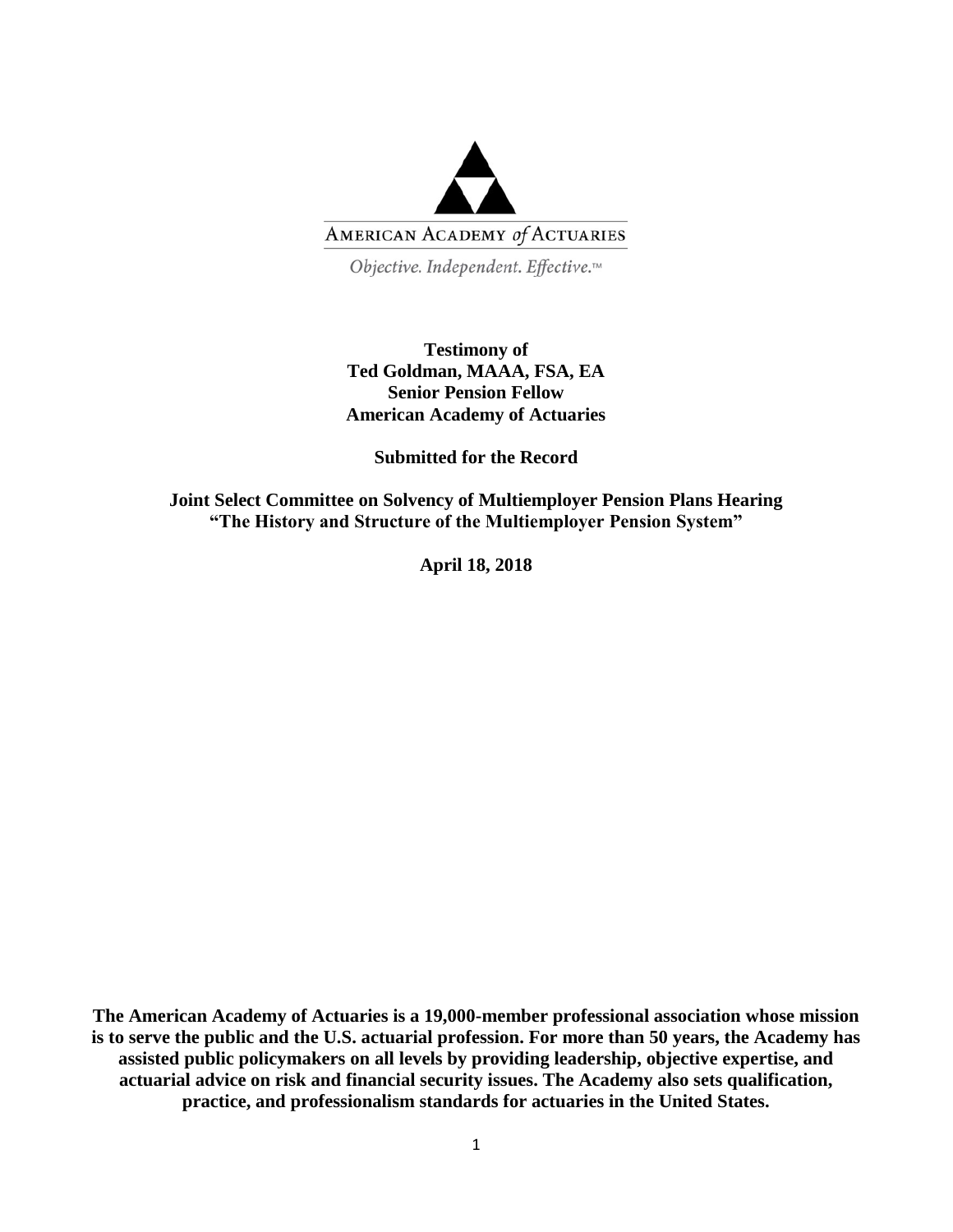Distinguished Senators and House Members:

On behalf of the Pension Practice Council of the American Academy of Actuaries, I am Ted Goldman, senior pension fellow at the Academy. I appreciate this opportunity to provide testimony to the Joint Select Committee on Solvency of Multiemployer Pension Plans. The Academy is a strictly nonpartisan, objective professional association representing U.S. actuaries before public policy makers. As a member of the Academy, I am also bound by its Qualification Standards, its Code of Conduct and the Actuarial Standards of Practice. The Academy's Pension Practice Council has diligently been working over the past few years to analyze the financial condition of troubled multiemployer plans and to provide actuarial analysis of the challenges the multiemployer plan system faces and potential ways forward to address them.

In keeping with the subject of today's hearing, I am here to provide you with information regarding the history and current status of U.S. multiemployer plans.

# Introduction

Of the more than 10 million people who participate in about 1,400 multiemployer pension plans, $1$  in excess of 1 million are in approximately 100 plans that will be unable to pay the full benefits they have been promised under current projections.<sup>2</sup> The Pension Benefit Guaranty Corporation (PBGC)—the government-sponsored program designed to backstop these troubled plans—is likewise projected to be unable to pay all of the benefits that it guarantees, which are already typically much smaller than the underlying plan benefits. If the PBGC fails, participants in these plans could see their benefits cut by 90 percent or more.

As it stands now, participants in these failing multiemployer plans will not receive the full retirement benefits they expect, nor will they even receive the level of benefits guaranteed by the PBGC. Benefit reductions could significantly affect the livelihoods of the retirees and their families who will rely on this income during their retirement years. In turn, these reductions could have broader implications for our economy and our social safety net programs.

# Multiemployer Plan Basics

A defined benefit (DB) pension plan provides employees with lifetime monthly payments in retirement. A multiemployer DB pension plan is a retirement plan sponsored by at least two employers in the same industry or geographic region, established by collective bargaining agreements, and managed by a board of trustees containing an equal number of members appointed by the union and the employers. Plans can be local, covering employees working in a narrow geographical region, or they can be national and cover employees working in crafts and trades throughout the United States.

Multiemployer pension plans are found in private sector industries that are often characterized by small employers and workers who switch employers frequently. More than half of multiemployer pension plans are rooted in the construction industry where workers tend to move where the work is. Among construction industry workers, the median tenure with an employer in 2016 is four years.<sup>3</sup> In addition, about 82 percent of construction establishments employ fewer than 10 workers; less than one percent

 $\overline{a}$ 

<sup>1</sup> Pension Benefit Guaranty Corporation (PBGC), *[FY 2017 Annual Report](https://www.pbgc.gov/sites/default/files/pbgc-annual-report-2017.pdf)*, November 15, 2017.

<sup>2</sup> PBGC, *[FY 2016 Projections Report](https://www.pbgc.gov/sites/default/files/fy-2016-projections-report-final-signed.pdf)*, August 3, 2017.

<sup>&</sup>lt;sup>3</sup> Bureau of Labor Statistics (BLS), ["Employee Tenure in 2016,](https://www.bls.gov/news.release/pdf/tenure.pdf)" September 22, 2016. 2016.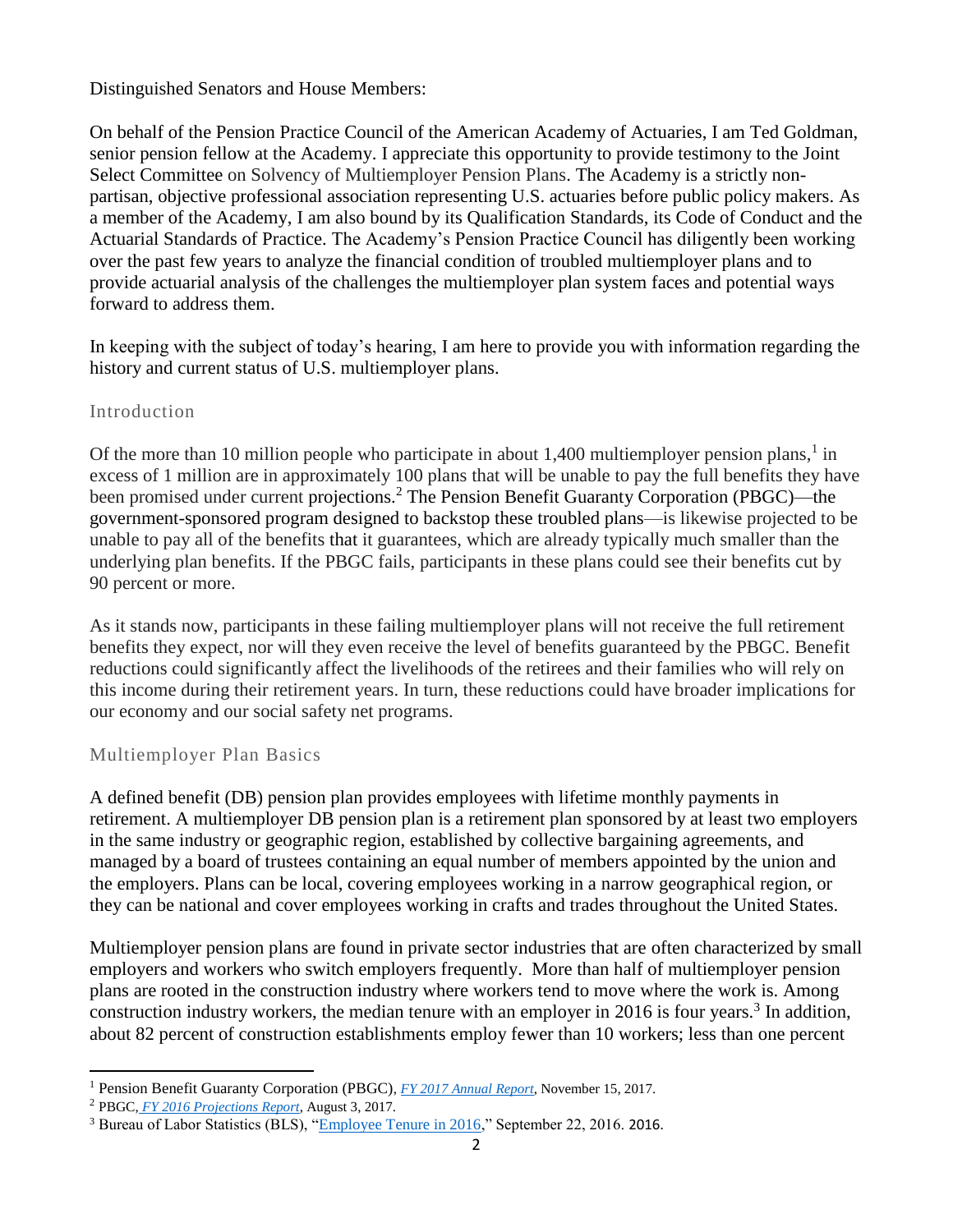of construction establishments employ 100 workers or more.<sup>4</sup> In addition to construction, other industries that tend to have workers covered by multiemployer pension plans are trucking, garment manufacturing, and grocery stores.<sup>5</sup>

Multiemployer pension plans are distinct from single-employer pension plans that are sponsored by one employer. Multiemployer pension plans are also distinct from multiple employer plans, which involve more than one employer but are not collectively bargained and do not necessarily cover a mobile workforce.

Contributions to multiemployer pension plans are collectively bargained, and workers typically forgo some direct compensation in exchange for contributions to retirement income plans. In turn, employers are required to fund the plans in accordance with their collective bargaining agreements and subject to certain regulations. The contribution rate is usually a specific amount per hour or other unit worked by or paid to the employee. The plans must pay PBGC premiums for underlying financial support of an insured level of benefit in the event of a plan failure. Assets are maintained in a qualified trust, and trustees retain investment professionals to assist with the management of fund assets.

Multiemployer pension plans are governed by a joint board of trustees. As fiduciaries, the trustees must act for the sole and exclusive benefit of the participants and beneficiaries. In general, governance terms for multiemployer plans are defined in a trust agreement, and the benefits provided by the plan are defined in a plan document. Traditionally, the board of trustees has sole authority to determine the plan design and level of benefits that will be supported by the negotiated contributions. However, in some cases, collective bargaining agreements may describe the plan design and benefits. In these situations, the trustees are given the authority to collect sufficient contributions to fund the benefits.

The amount of benefits can vary widely from plan to plan. In addition, different plans use different formulas to define the level of benefits. For example, a plan may define the benefit based on a flat dollar amount for each year a participant works. Alternatively, a plan may define the benefit as a percentage of the employer's contribution. To illustrate, in the first example, a benefit equal to \$60 per year of service would result in a monthly benefit starting at retirement of \$1,800 (\$21,600 per year) for an employee with 30 years of service. In the second approach, a contribution-based formula could provide a benefit equal to two percent of the total employer contributions. Thus if the contribution was equal to \$2 for each hour worked, an employee who works 1,500 hours in a year would earn a benefit of \$60 per year (two percent times 1,500 hours times \$2) and after 30 years be entitled to \$1,800 per month payable at retirement.

To help put the financial security of a pension plan into context, it may be helpful to consider the following formula: Benefits  $+$  Expenses  $=$  Contribution  $+$  Investment Earnings. In other words, the benefits paid to plan participants and expenses paid to operate the plan must be covered by employer contributions, accumulated with investment earnings. If employer contributions or investment earnings fall short of expectations, available resources may not support promised benefits and required expenses. This dynamic stands true and will be useful when considering options and understanding the events that led up to the current situation.

 $\overline{a}$ 

<sup>4</sup>BLS, *[Quarterly Census of Employment](https://data.bls.gov/cew/apps/table_maker/v4/table_maker.htm#type=14&year=2015&size=0,1,2,3,4,5,6,7,8,9&hlind=1012&supp=1) and Wages*. Accessed on April 17, 2018.

<sup>5</sup>BLS, ["Multiemployer Pension Plans,](https://www.bls.gov/opub/mlr/cwc/multiemployer-pension-plans.pdf)" Spring 1999.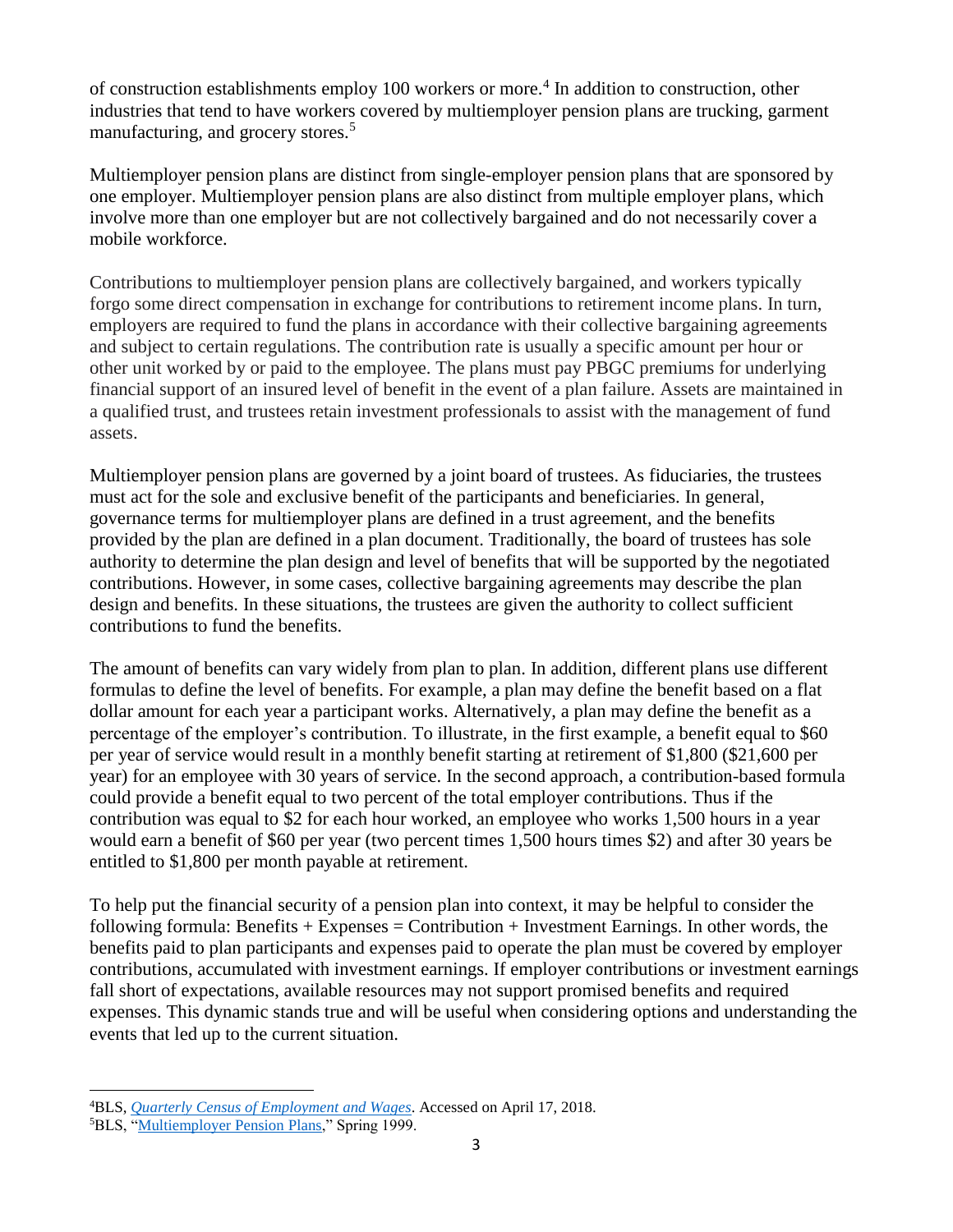Defined benefit plans differ from defined contribution plans, such as  $401(k)$  plans, in that the retirement income is distributed as a lifetime income stream at retirement rather than as an individual account balance that holds the employer contributions. Defined benefit plans pool risks for investment as well as longevity whereas in defined contribution plans risks are primarily borne by each participant.

In a DB plan, all of the money in the plan is available to pay any of the benefits owed by the plan to any participant. In a multiemployer DB plan, this sharing of risks occurs not just from one employee of a company to another, but also across the employee populations of multiple companies.

### Benefits to Labor and Management

Multiemployer plans incorporate risk sharing and portability to provide retirement security to career union workers.

The pooling of employers provides stability, as the plan does not depend on the financial position of a single company. If an employer goes out of business, the multiemployer plan continues functioning as a separate entity, and contributions from remaining employers continue. Participation by numerous employers leads to more covered participants and greater assets, allowing these plans to achieve economies of scale and reduce operating expenses. Without the economies of scale of a multiemployer plan, the same benefits could not be provided to participants for the same cost, as more resources would be spent on operating expenses.

Another characteristic of multiemployer plans is their portability. With a multiemployer plan, service with all contributing employers is aggregated for benefit calculation purposes, allowing employees uninterrupted pension coverage as they move among companies participating in the plan. Without the aggregation of pension service, an employee changing jobs could lose benefits by not having enough service to have vested rights to a pension. This aggregation feature is especially important in industries such as construction and entertainment, where it is common for employees to work for multiple companies as they move from project to project. Furthermore, multiemployer plans usually have reciprocity agreements with plans in other geographic areas covering employees in the same industry or trade, allowing pension portability with employers that participate in other plans.

The reasons that prompted the adoption of multiemployer plans are largely still relevant today. In particular, portability of benefits and the economies of scale are still valid. As evidence of this relevance, several recent bills introduced in Congress would expand the availability of multiple employer plans to companies with no common collective bargaining connection as a means of improving cost-effective access to retirement plans for employees.

### Early History of Multiemployer Plans – Pre-ERISA

Multiemployer plans have evolved and adapted over time either to strengthen areas of weakness or to respond to changes in the business or economic environment. The following historical context provides a baseline to addressing the current challenges.

The Bureau of Labor Statistics has occasionally done studies of multiemployer pension plans, generally tracking their prevalence and reporting on plan features. Only a few multiemployer pension plans existed before the Taft-Hartley Act was enacted. Plans grew in prominence during the 1950s and 1960s. Such plans covered about 1 million participants in 1950, 3.3 million in 1959, 7.5 million in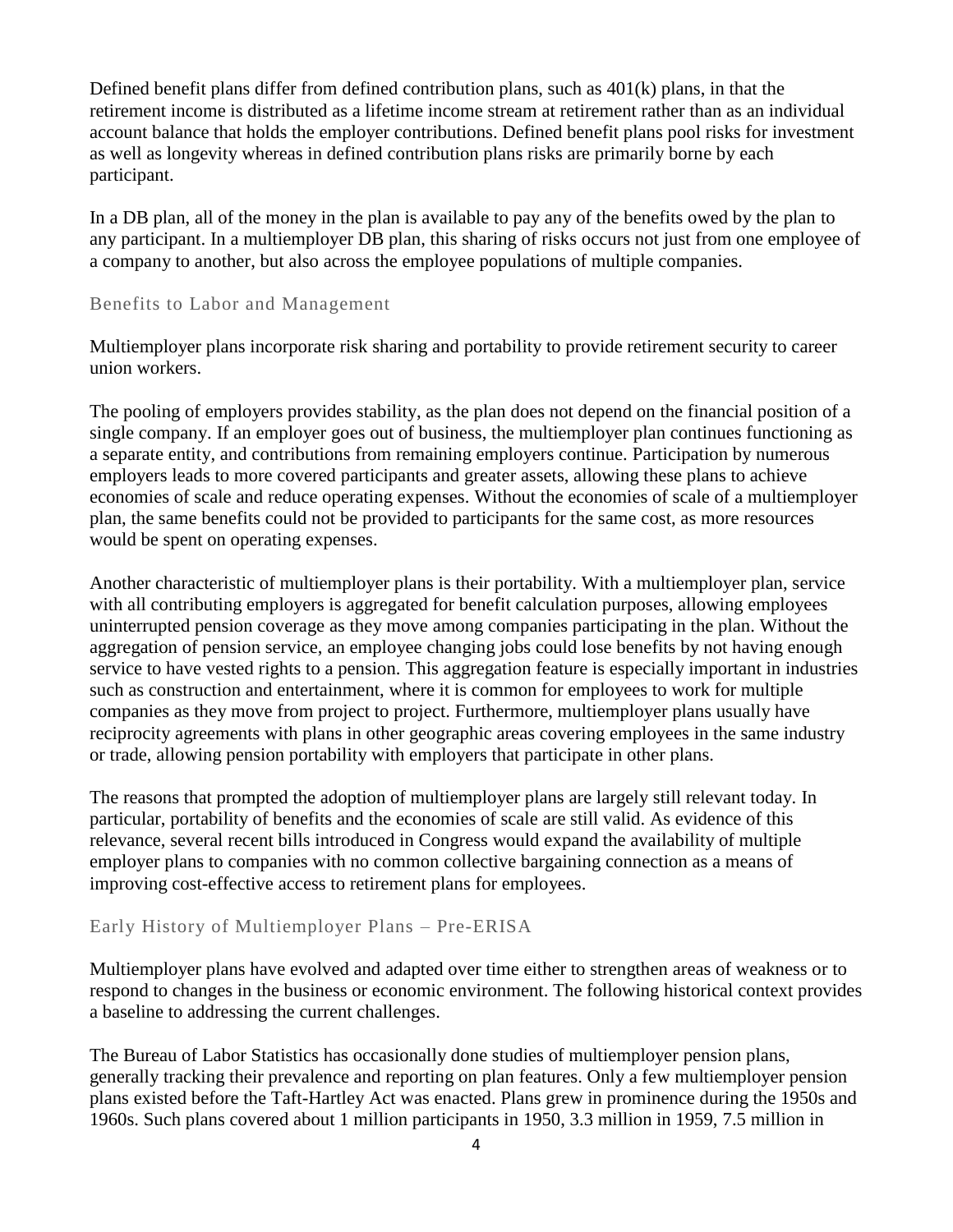1973, and 10.4 million in 1989. Throughout the 1990s and since, the number of workers in such plans has been steady at just over 10 million.<sup>6</sup>

# **The Beginning - Simplicity**

The first employer-funded multiemployer pension plan is thought to be one that was started in 1929 by Local 3 of the Brotherhood of Electrical Workers and the Electrical Contractors Association of New York City.<sup>7</sup> Then in the 1930s and 1940s negotiated plans appeared in industries such as the needle trades and coal mining. The employer's responsibility was typically limited to the amount specified in the collective bargaining agreement. Plans paid out benefits at a level that could be afforded based on the available resources, and if those resources proved inadequate, the employers were not liable for the shortfall. It is of interest to note that in 1935 life expectancy from birth was about 60 years and individuals who reached the age of 65 might expect to live another 12 years, on average, $8$  whereas today U.S. life expectancy is over 78 years of age<sup>9</sup> with individuals reaching age 65 expected to live another 20 years on average.<sup>10</sup>

# **Joint Labor and Management Responsibility**

In 1943 the War Labor Board ruled<sup>11</sup> that fringe benefits were not subject to the wage freeze resulting from the Wage and Salary Act of 1942 that attempted to contain wartime inflation. This ruling encouraged employers to offer pension, health, and welfare benefits as an alternative means to attract workers. Then in 1947, the Labor-Management Relations Act (also known as the Taft-Hartley Act) provided, among other matters, for the establishment and operation of pension plans administered jointly by an employer and a union. Multiemployer pensions grew in popularity and continued to operate and provide retirement benefits with relatively few statutory standards.

# The Passage of ERISA -- Shift of Employer Responsibility from Contributions to Benefits

In 1974, the Employee Retirement Income Security Act (ERISA) was passed. ERISA brought a fundamental change to private sector pension plans, including multiemployer plans. ERISA protected benefits that plan participants had already accrued, often referred to as the "anti-cutback" rule. ERISA also shifted the responsibility of the employer from the negotiated contribution amount to an obligation to fund the promised benefit. In other words, employers contributing to multiemployer plans became responsible not only for their negotiated contributions, but also for any funding shortfalls that developed in the plans.

ERISA also introduced a number of provisions aimed at protecting participants including minimum funding standards, expanded participant disclosures, and fiduciary standards. Minimum funding requirements and maximum tax deductible limits were also established. It was important to make sure sufficient contributions were made to secure employer commitments, but at the same time, prevent

 $\overline{a}$ 

<sup>6</sup> BLS, ["Multiemployer Pension Plans,](https://www.bls.gov/opub/mlr/cwc/multiemployer-pension-plans.pdf)" Spring 1999.

<sup>7</sup> Employee Benefits Research Institute, ["Multiemployer Plans.](https://www.ebri.org/pdf/publications/books/fundamentals/fund14.pdf)" Accessed on April 17, 2018.

<sup>8</sup> William J. Wiatrowski, ["Changing Retirement Age: Ups and Downs,"](https://www.bls.gov/opub/mlr/2001/04/art1full.pdf) April 2001.

<sup>&</sup>lt;sup>9</sup> National Center for Health Statistics, ["Life Expectancy.](https://www.cdc.gov/nchs/fastats/life-expectancy.htm)" Accessed on April 17, 2018.

<sup>&</sup>lt;sup>10</sup> Social Security Administration, ["Life Expectancy.](https://www.ssa.gov/planners/lifeexpectancy.html)" Accessed on April 17, 2018.

<sup>&</sup>lt;sup>11</sup> Georgetown University Law Center, ["A Timeline of the Evolution of Retirement in the United States.](https://scholarship.law.georgetown.edu/cgi/viewcontent.cgi?article=1049&context=legal)" Accessed on April 17, 2018.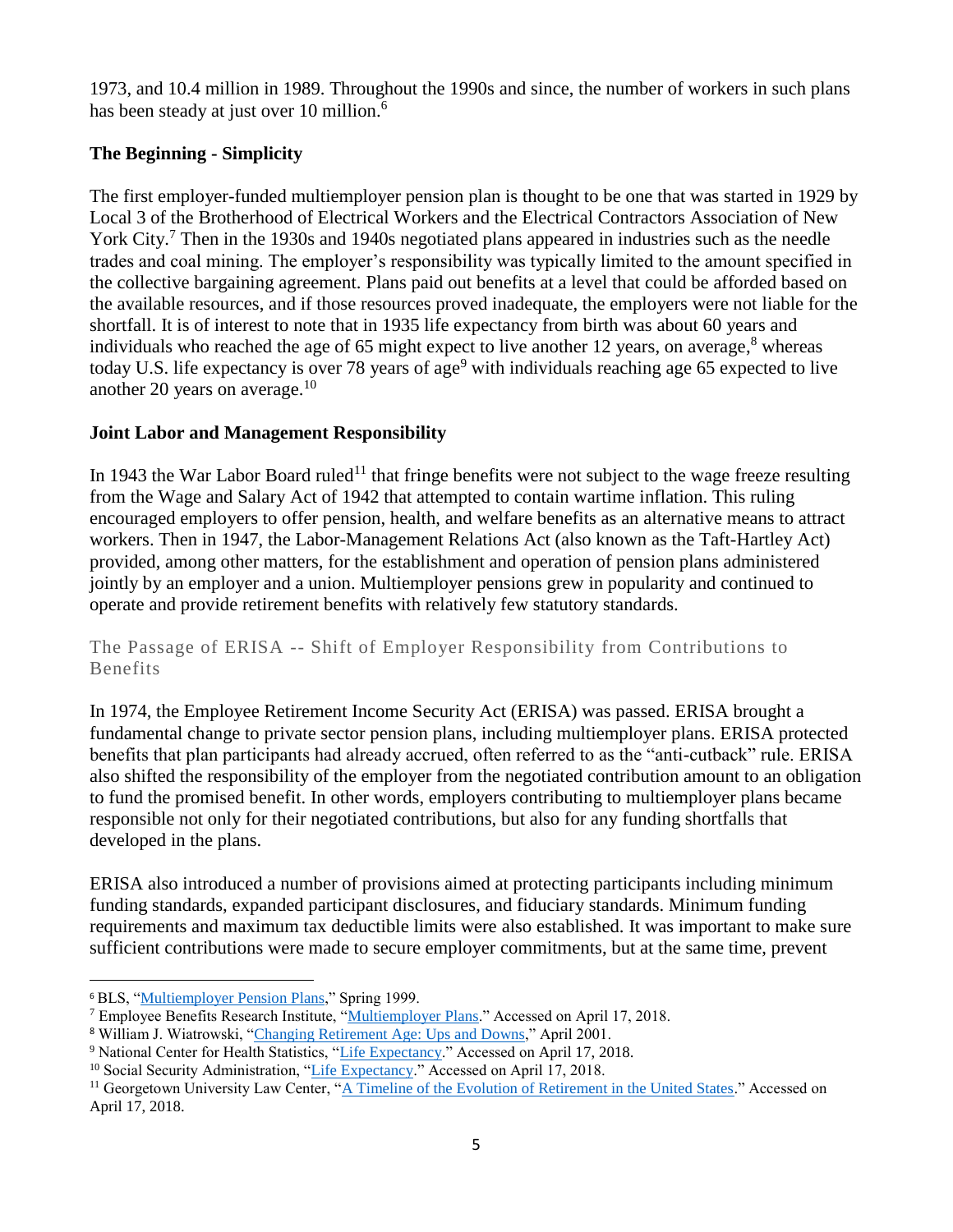employers from using the tax deductibility advantages of trusts beyond what was needed to secure the benefits. Minimum funding requirements strengthened the financial position of multiemployer plans.

ERISA also established the PBGC to provide mandatory insurance for DB pension plans. Separate insurance programs were established for single-employer and multiemployer plans. These programs have different premium requirements and benefit guarantees. They are also structured differently. For multiemployer plans, financial assistance is provided to a plan that becomes insolvent, but plan administration remains in effect. In the single-employer program, the PBGC takes over trusteeship for a plan that terminates with insufficient assets.

Under ERISA, funding requirements for multiemployer plans are primarily based on liabilities calculated using the expected rate of return on plan assets. Under this approach, it is anticipated that there will be periods of both strong and weak investment performance, and over time these will tend to offset each other. ERISA does not contain any provisions requiring that plans maintain the surpluses created by investment gains for use as a buffer against future losses. In fact, until 2002, the maximum deductible contribution rules strongly discouraged multiemployer plans from maintaining funding surpluses, as contractually required employer contributions would not have been deductible unless the plan trustees found a way to eliminate the overfunding.<sup>12</sup>

During the late 1990s, very strong asset returns led many plans to improve benefit levels in order to share the gains with participants and protect the deductibility of the employer contributions. Unfortunately, these years were followed by a period of very poor asset returns that erased much of these investment gains. While the investment gains proved to be temporary, the increased benefit levels that plans adopted were not, as they are protected by ERISA's anti-cutback provisions. This combination of temporary asset gains and permanent benefit improvements is a contributing factor in the challenges facing multiemployer plans today.

# Introduction of Withdrawal Liability

 $\overline{a}$ 

While ERISA introduced the concept of minimum required contribution levels for multiemployer plans, employers had the ability to circumvent these rules by simply withdrawing from the plans. The Multiemployer Pension Plan Amendments Act (MPPAA) of 1980 was intended to prevent employers from exiting a financially a troubled multiemployer plan without paying a proportional share of the underfunding liability. MPPAA required a withdrawal liability assessment for employers exiting a multiemployer plan that is less than fully funded. At the time, few plans faced severe funding issues, but withdrawals were recognized as a potential problem that threatened the long-term financial health of plans because as employers left, the liability for their employees (termed "orphan liabilities") became the responsibility of the employers remaining in the plan. This could result in significant financial burdens for the remaining employers for employees who never worked for them. In addition, it could deter new employers from joining a plan.

Prior to MPPAA an employer that withdrew from an underfunded multiemployer plan did not have to pay anything to the plan unless the plan was terminated within five years of the employer's withdrawal. In addition, the amount paid was limited to no more than 30% of the employer's net worth. Under MPPAA, the employer must pay a withdrawal liability equal to the employer's proportionate share of the unfunded vested liabilities at the time of departure.

<sup>12</sup> Economic Growth Tax Relief Reconciliation Act (EGTRRA) of 2001, Pub. L.107-16.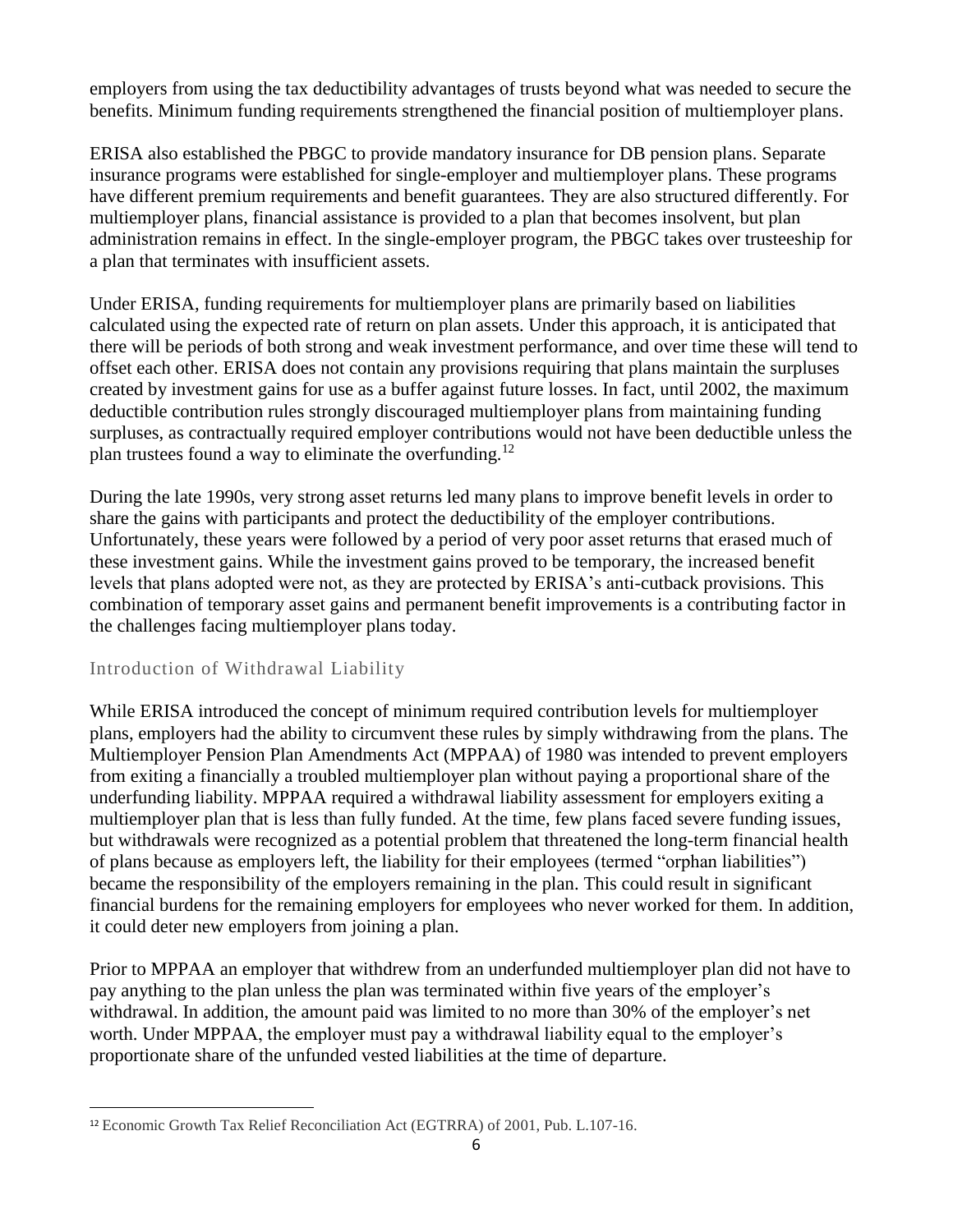While MPPAA took steps to address the problem of employer exits, the new withdrawal liability rules did not fully stem the growth of orphan liabilities that remained in plans. Bankrupt employers often were unable to pay the full withdrawal amounts. Changes to the size of the liability due to economic or demographic factors also remained in the plan. The withdrawal payment requirements include a payment schedule with a 20-year cap that can leave behind unfunded liabilities. And finally, for some industries, such as construction and entertainment, there are no withdrawal liability assessments unless an employer continues to perform the same type of work in the same jurisdiction after withdrawing from the plan.

# Contributing Factors to the Current Challenges

Following several decades during which nearly all participants received their full benefit amounts from multiemployer pension plans, weaknesses have been exposed which have demonstrated there are limits to the stability and benefit security intended in the current system. In 1985 and 1986 the first signs of distress were detected in a small number of plans which exposed some of the weaknesses of the withdrawal liability approach laid out in MPPAA. In spite of generally meeting the ERISA funding requirements, serious challenges (described below) emerged as plans matured, and these challenges were exacerbated by the recession of 2007-2009. Today the guaranteed benefits that PBGC expects to pay participants in troubled plans produce a liability of \$65.1 billion on PBGC's financial statements.<sup>13</sup>

The primary contributors to the current challenges relate to investment performance, past benefit increases, the maturation of plans, the decline of unions and some industries, and weaknesses in the withdrawal liability requirements. Typically a combination of these factors has contributed to a projection that a plan will be unable to pay benefits.

### **Pension assets are invested in diversified portfolios**

Plans have invested in diversified portfolios to try to achieve investment returns that can support higher benefit levels and lower contribution requirements than would be possible if the assets earned risk-free rates of return. These investment strategies, however, are not guaranteed, and plans need additional contributions or reduced benefits if the anticipated investment returns are not achieved.

In 2000 the price of technology stocks fell drastically. Like most institutional investors, multiemployer pension plans had dot com investments and the low returns reduced pension surpluses, not long after the granting of benefit increases. By the mid-2000s most plans recovered, but some plans remained financially weakened. The recession in 2007-2009 added further strain to the financial stability of most plans.

### **Past surpluses led to benefit increases that were not sustainable**

 $\overline{a}$ 

Funding pension plans using diversified portfolios can strengthen a plan's funding status when investment returns are robust. These investment gains may be needed to offset losses when returns are weak. However, following the large asset gains in the late 1990s, many plans became significantly overfunded, and responded by increasing benefit levels or taking contribution holidays. Both dynamics of the collective bargaining process and regulatory policies were not conducive to maintaining

<sup>13</sup> W. Thomas Reeder, [Testimony before the House Committee on Education and the Workforce Subcommittee on Health,](https://www.pbgc.gov/sites/default/files/pbgc-testimony-ew-help-subcommittee-11-29-2017.pdf)  [Employment, Labor, and Pensions,](https://www.pbgc.gov/sites/default/files/pbgc-testimony-ew-help-subcommittee-11-29-2017.pdf) November 29, 2017.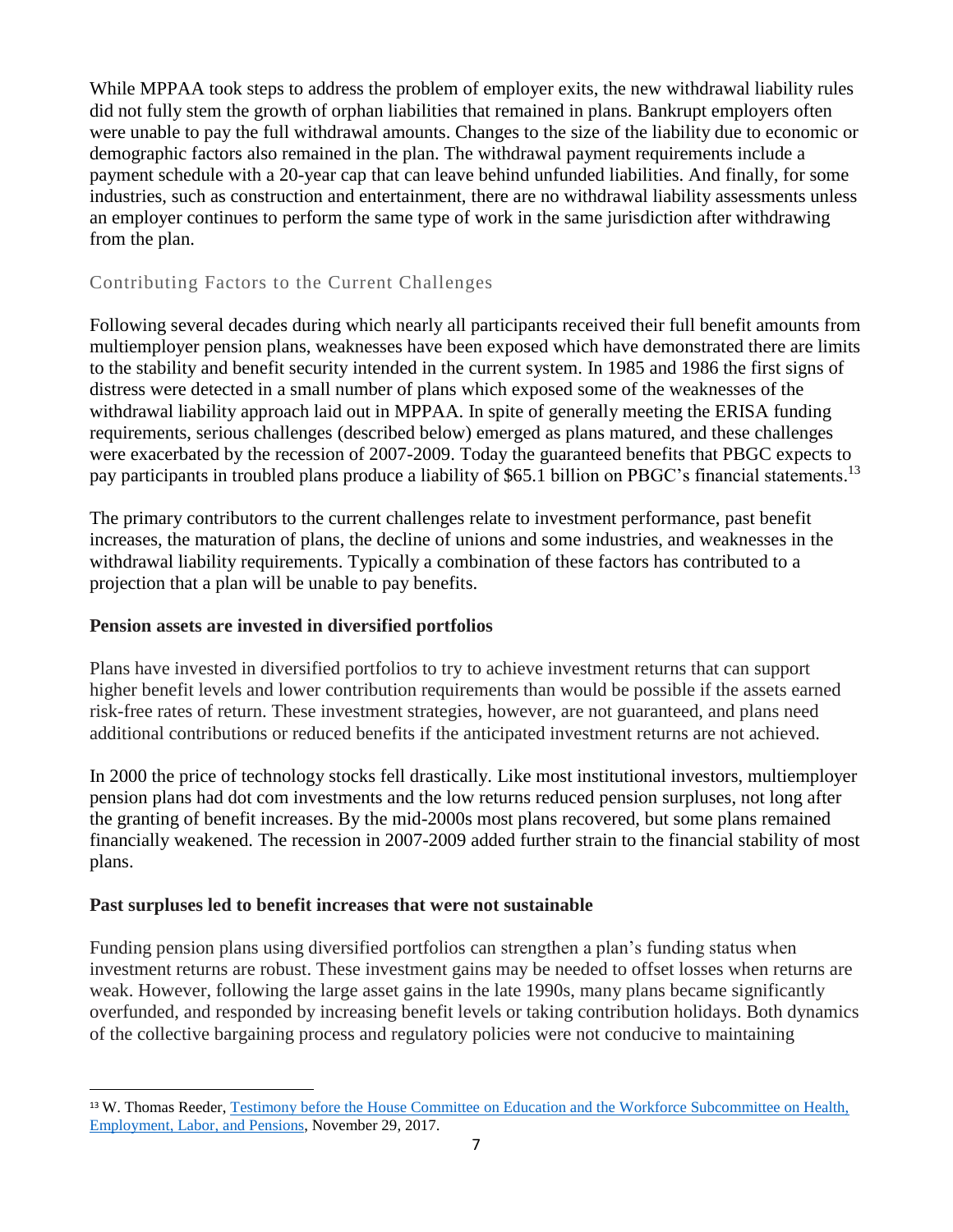overfunded plans and contributed to this trend. These benefit increases ultimately became unaffordable for many plans when their assets declined dramatically in the subsequent decade.

# **Mature plans have fewer resources to recover from investment losses as the assets grow relative to the contribution base supporting the plan**

In young plans, contributions are the primary source of asset growth and investment returns are comparatively small, while the opposite is true in mature plans. As the plan relies more heavily on investment returns, it becomes more difficult to make up for investment losses through additional contributions.

# **Fewer workers are employed in industries sponsoring multiemployer plans**

Some unionized industries have seen significant transformations over time. In some industries the workforce has shifted to more non-union employees as a result of restructurings or regulatory changes, while others have seen declines in the number of employees needed due to global competition, automation, or general declines in the industry. A decline in the active workforce results in a diminished economic base for collectively bargained employer contributions. While pension assets grew to historical levels, union membership started to see a steady decline. Private-sector union membership in 1983 was 12 million. By 2015 that number had fallen to 7.6 million.<sup>14</sup> While pension assets were increasing due to the stock market, the contribution base was beginning to decline due to fewer workers in the plans.

# **Employers have exited multiemployer pension plans, either through bankruptcy or withdrawal, leaving unfunded obligations for the remaining employers in the plans**

These orphan liabilities add to the maturity of a plan and subject the remaining employers to additional risks related to the funding of the orphan liabilities. Orphan participants make up a significant share (about 15 percent, or 1.6 million) of total multiemployer participants.<sup>15</sup>

The majority of multiemployer plans remain healthy and have endured many of the above challenges. However, these factors have created significant stress and pressure on a number of plans and participants which the Joint Select Committee is seeking to address during its work this year.

# Actions Taken To-Date to Address These Recent Challenges

 $\overline{a}$ 

In recognition of the growing risks associated with multiemployer pension plans, a number of actions have taken place. The Pension Protection Act of 2006 (PPA) amended ERISA and the Internal Revenue Code to make certain changes to multiemployer funding rules. The changes were designed to give plan trustees more flexibility in dealing with funding challenges and require plans to identify and address problems in time to prevent further deterioration of the short- and long-term financial security of the plan.

<sup>&</sup>lt;sup>14</sup> Megan Dunn and James Walker, ["Union Membership in the United States,"](https://www.bls.gov/spotlight/2016/union-membership-in-the-united-states/home.htm) BLS, September 2016.

<sup>15</sup> Alicia H. Munnell et al., *[Multiemployer Pension Plans: Current Status and Future Trends](http://crr.bc.edu/wp-content/uploads/2017/12/multiemployer_specialreport_12_23_2017.pdf)*, Center for Retirement Research at Boston College, December 2017.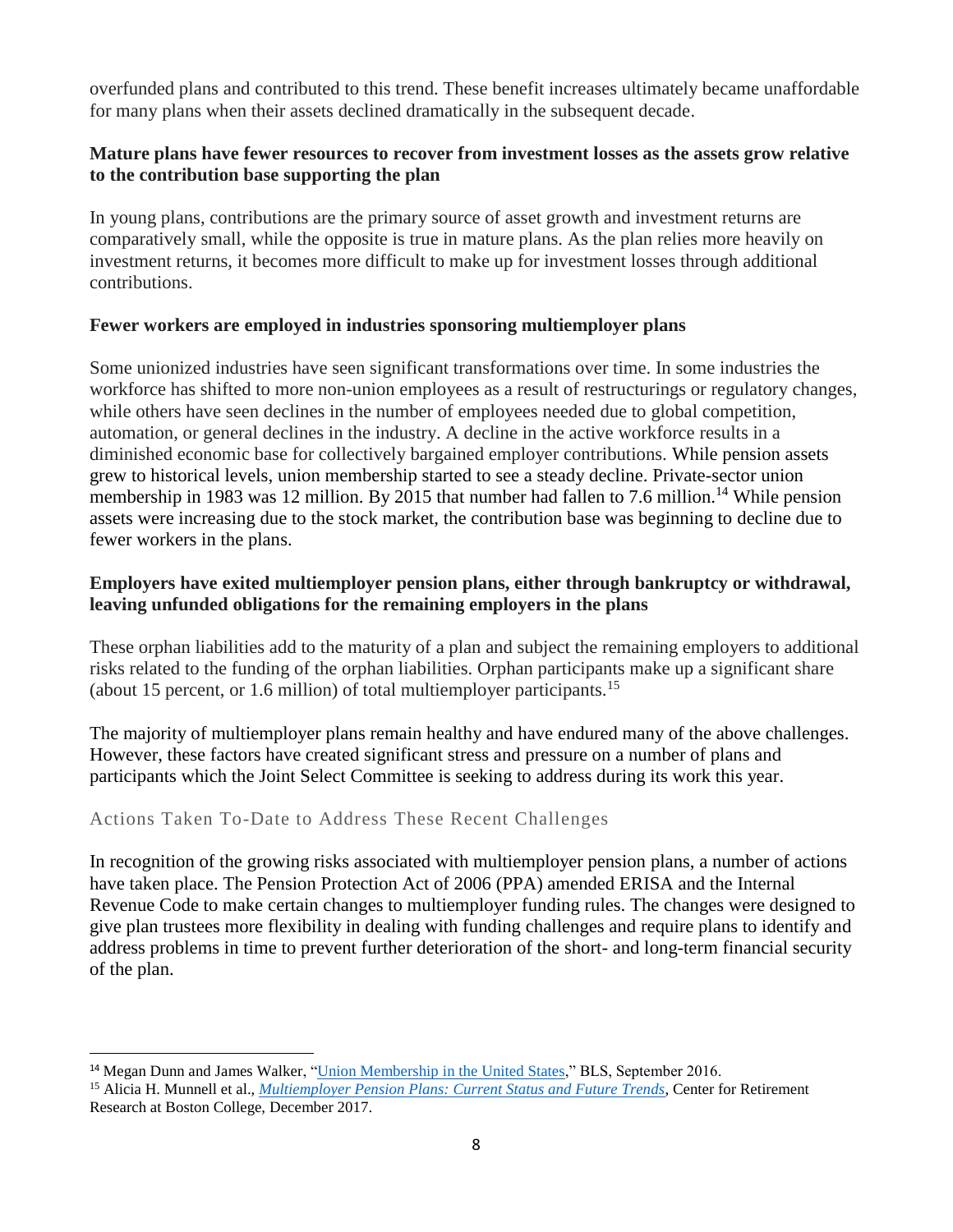PPA classifies multiemployer plans into one of three categories based on current and projected funding levels. In short, a plan that is projected to fail to meet its minimum funding requirements in the next 4 or 5 years is in critical status (the "red zone"). A plan that is not in critical status but is currently below 80 percent funded or projected to fail to meet its minimum funding requirements in the next seven years is in endangered status (the "yellow zone"). A plan that is neither in critical status nor in endangered status is considered to be in the "green zone." Plans that are in critical or endangered status are required to take corrective action to rehabilitate or improve their funding. While PPA's focus on the projected financial condition and early adoption of corrective measures has helped many plans gain a better understanding of their financial condition, these tools were insufficient to deal with the dramatic asset losses and economic contraction that immediately followed the effective date of the law. Thus, the Multiemployer Pension Reform Act of 2014 (MPRA) was enacted, which provided additional tools and strategies for severely distressed plans.

In addition to the classifications defined under PPA, MPRA added a fourth category of "critical and declining" status to further differentiate those plans projected to become insolvent within the next 20 years. One of the benefits of this categorization has been a better perspective on how many plans may be at risk and the degree of the risk. Of the nearly 1,300 plans across all industries identified in one study, 62 percent are green plans, 12 percent are endangered, 16 percent are critical, and 10 percent are critical and declining. The construction, service, and entertainment industries have the lowest percentage of critical and declining plans (4 percent, 6 percent, and 6 percent respectively). The industries with the highest percentage of declining plans are manufacturing (36 percent), transportation (20 percent), and retail/food (10 percent).<sup>16</sup> Keep in mind, however, that a green plan today is still subject to the same risk factors that caused other plans to enter a red or critical status.

Of particular note, MPRA broke new ground with respect to pensions by allowing plan sponsors, subject to an application process, to voluntarily reduce benefits that have already been earned, including for current retirees (with some exceptions). Only plans that face inevitable insolvency are eligible for this provision, and after the application of the reductions, all participant benefit must remain at least 10% above the level guaranteed by the PBGC. These "benefit suspensions" offered a potentially effective way for plans to avoid insolvency, acknowledging the adverse impact to participants. MPRA also increased PBGC premiums from \$12 to \$26 (to be indexed in the future).

Between PPA and MPRA, the tool box for identifying and addressing multiemployer plans' financial condition expanded to include:

- Assessment of the level of plan risk through the zone status classifications.
- Plans in endangered status must develop a funding improvement plan.
- Plans in critical status must develop a rehabilitation plan.
- Plans in critical and declining status may apply for a suspension of benefits (benefit reductions) if doing so would enable the plan to avoid insolvency.
- Higher maximum tax-deductible limits to allow the buildup of greater surpluses.
- Partitions that allow plans to move a portion of the liabilities to the PBGC prior to insolvency.
- Mergers facilitated by PBGC to combine troubled and healthy plans to generate economies of scale while saving PBGC resources in the long-term.

 $\overline{a}$ <sup>16</sup> Jason Russell, ["Keeping Healthy Plans Healthy,"](http://nccmp.org/wp-content/uploads/2018/04/Keeping-Healthy-Plans-Healthy-v2.pdf) April 12, 2018.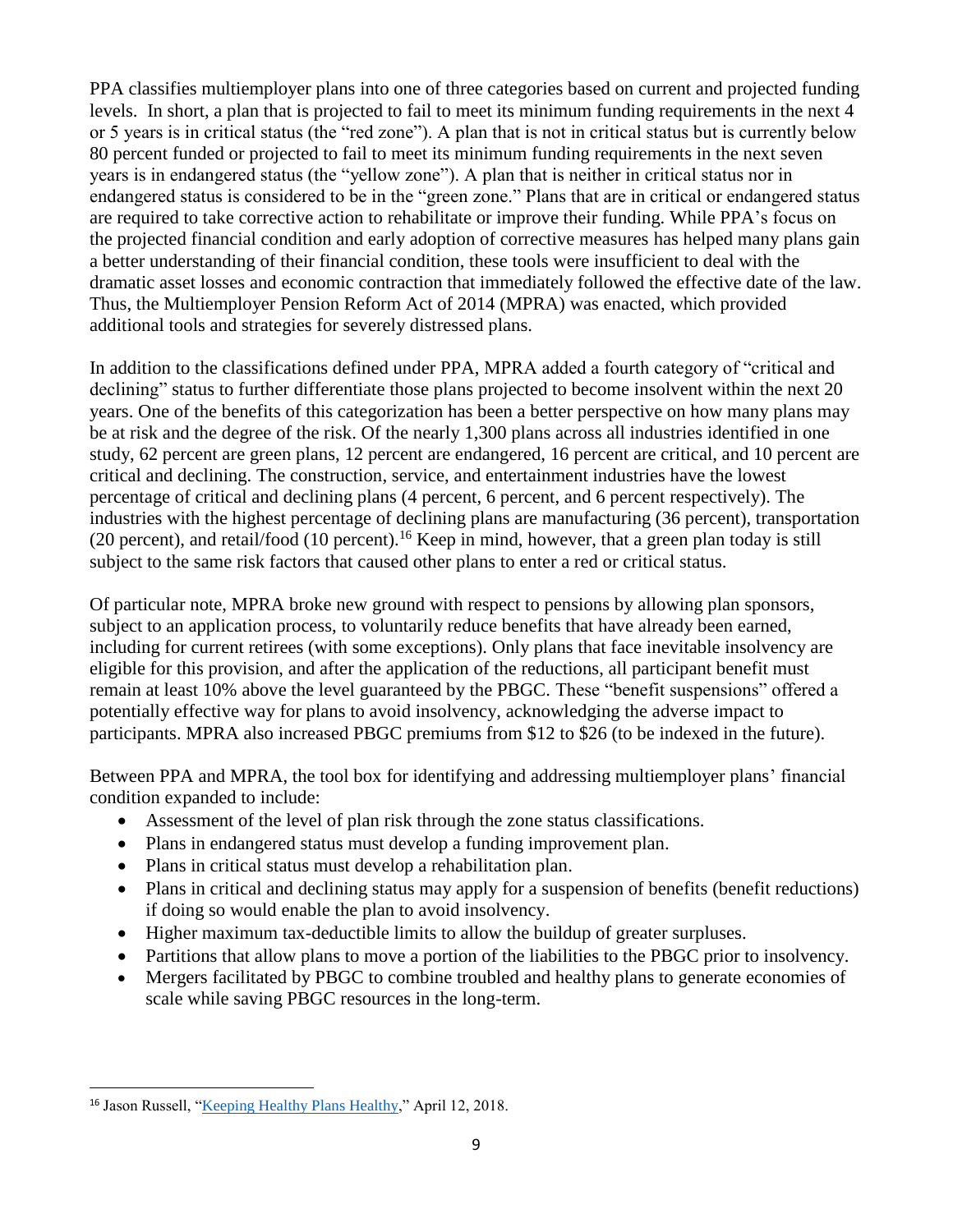# Effectiveness of Recent Legislation

 $\overline{a}$ 

On the positive side, the challenges facing the multiemployer plan system are now out in the open and better data is being accumulated to facilitate helpful analysis. Prompted by recent legislation, distressed multiemployer plans have taken steps to address funding problems and many have improved their financial health, but some have not. Of the first 25 applications for benefit suspensions under MPRA, only four have been approved and six are currently under review. The remaining 15 were either denied (five) or withdrawn (10). One of the largest plans, the Central States Teamsters plan, was denied. Thus, while MPRA remains a viable choice for plans, some plans may be too far down the road to take advantage of it. The U.S. Department of the Treasury and PBGC have taken steps to communicate feedback to those preparing applications to help plans make decisions as to whether or not to apply and how best to prepare applications if they choose to move forward. Treasury and PBGC both now offer pre-application conferences to plan sponsors to further facilitate the process.

Employers that have significantly increased contributions or contribute to plans that have pared back benefit accrual rates and ancillary plan features (such as early retirement or disability benefits) have expressed concerns about their ability to remain competitive. Many of them are in industries that have very thin profit margins or are in competitive global markets.

A recent study<sup>17</sup> indicates that aggregate contributions to multiemployer pension plans from 2009 to 2014 increased by 6.9 percent per year, significantly outpacing the average inflation rate of 2.1 percent over this period. Even though contributions are increasing, for many plans, the amount of contributions is not closing the funding gap. This can be measured on two bases - one that uses a discount rate tied to the long-term expected return of the plan (46 percent of the plans lost ground), and one based on a rate reflecting U.S. Treasury bonds (75 percent of the plans saw an increase to the shortfall). At the same time, roughly 75 percent of the plans had a minimum required contribution of zero due to accumulated contributions being greater than minimum requirements in the past years. According to the study, between 89 percent and 94 percent of plans made contributions in excess of their minimum.

The partition and plan merger options available under MPRA have been used sparingly. To date, there has been only one approved partition.

# Overall Status of the Current System - Historical and Future Trends

The applications for benefit suspensions under MPRA are very thorough and detailed. As part of the application, the plan sponsor must describe the key factors that led to the request. A few excerpts from the descriptions provided by some of the plans that have filed under MPRA illustrate the seriousness and state of affairs for these programs.<sup>18</sup>

 Automotive Industries - Decline in automotive industry businesses in the San Francisco Bay Area as a result of both the decline over the last 10 years…and economic recessions over the last 15 years. Plan employers engaged in a fragmented, competitive industry and have higher labor costs. Only four of the 149 original employers still exist. In 2000, 16 Ford and 10 Chrysler dealerships contributed to the plans. As of 2015, only three of those 26 dealerships remain in the plan.

<sup>17</sup> Lisa A. Schilling and Patrick Wiese, *[Multiemployer Pension Plan Contribution Analysis](https://www.soa.org/Files/Research/research-2016-03-multitmployer-analysis.pdf)*, Society of Actuaries, March 10, 2016.

<sup>18</sup> Alicia H. Munnell et al., *[Multiemployer Pension Plans: Current Status and Future Trends](http://crr.bc.edu/wp-content/uploads/2017/12/multiemployer_specialreport_12_23_2017.pdf)*, Center for Retirement Research at Boston College, December 2017.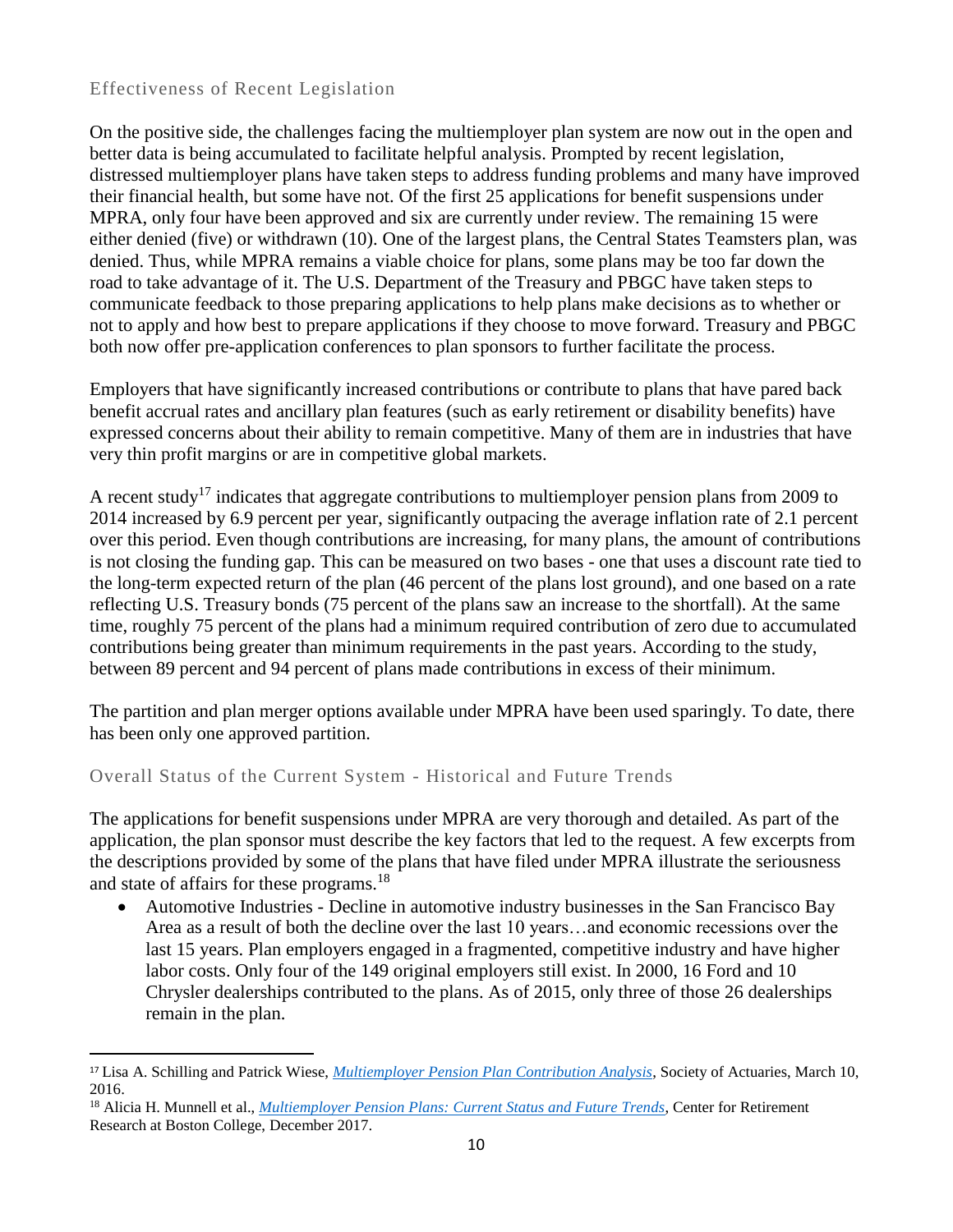- Bricklayers Local 7 Plan provides generous benefits relative to non-union bricklayers. Experiencing increased member attrition to nearby unions, which maintain plans that are better funded. Decline in the number of union members in the area.
- Central States Teamsters Deregulation of trucking in the 1980s and the economic and financial crisis since 2001 forced many major trucking companies out of business. Of the 50 largest contributing employers that participated in 1980, almost all are out of business and only three contribute today.
- Ironworkers Local 16 Economic decline, loss of qualified workers due to fewer opportunities, stagnant wages. Dramatic drop in employers from 125 to 60 over the past six years. Large bankruptcy from an employer that generated between 13 and 22 percent of work hours for members of the plan.
- United Furniture Workers The rapid increase in U.S. furniture imports since the 1970s put increasing pressure on U.S. furniture manufacturers and, thus, the pension plan. From 1981 to 2009, 35 contributing employers filed for bankruptcy. Since 2008, 29 of 53 contributing employers have withdrawn from the plan, and active participants have dropped from about 2,500 to 1,000.

Maintaining the financial health of multiemployer plans is an important factor in stabilizing the multiemployer system. Three of the most important indicators of vulnerable plans are:

- Maturity levels the ratio of inactive (retirees and vested terminations) to active participants;
- Funded status commonly expressed as the assets divided by the liabilities; and
- Cash flow situation a comparison of benefits paid out versus contributions and investment earnings coming into the plan.

Data is available from the required Form  $5500^{19}$  government filings that offer information as to the health status of all plans. Plans that have three or more inactive participants per active participant have significantly more critical and declining plans than those with less than a 3:1 ratio. Plans with funded ratios below 70 percent also tend to be in the critical and declining category. Critical and declining plans have, on average, a negative annual cash flow of 11 percent. By comparison, the average cash flow percentages for yellow and green plans are a negative 1.2 percent and negative 1.6 percent respectively. Plans with two or more of these three characteristics are especially vulnerable.

Pension plans also go through an aging process. In the early years, assets are low and most of the growth in assets comes from the employer contributions. There are very few retirees relative to active employees and as a result contributions, which are generated based on the active workforce significantly exceed benefit payments. As the plan matures, more assets accumulate, and asset returns from investments become a larger and larger source of the plan's income. At the same time, the retiree population grows and in some industries there is a shrinking contribution base. As this situation progresses, investment performance becomes more and more important. Thus when actual investment returns are lower than expected there is a resulting loss to the plan. There are mechanisms to smooth out the impact of this volatility, but for mature plans, these methods can create significant stress. This situation is exacerbated if on top of the normal aging process, there are significant industry downturns and loss of participating employers.

 $\overline{a}$ <sup>19</sup> Employee Benefits Security Administration, ["Form 5500 Series."](https://www.dol.gov/agencies/ebsa/employers-and-advisers/plan-administration-and-compliance/reporting-and-filing/form-5500) Accessed on April 17, 2018.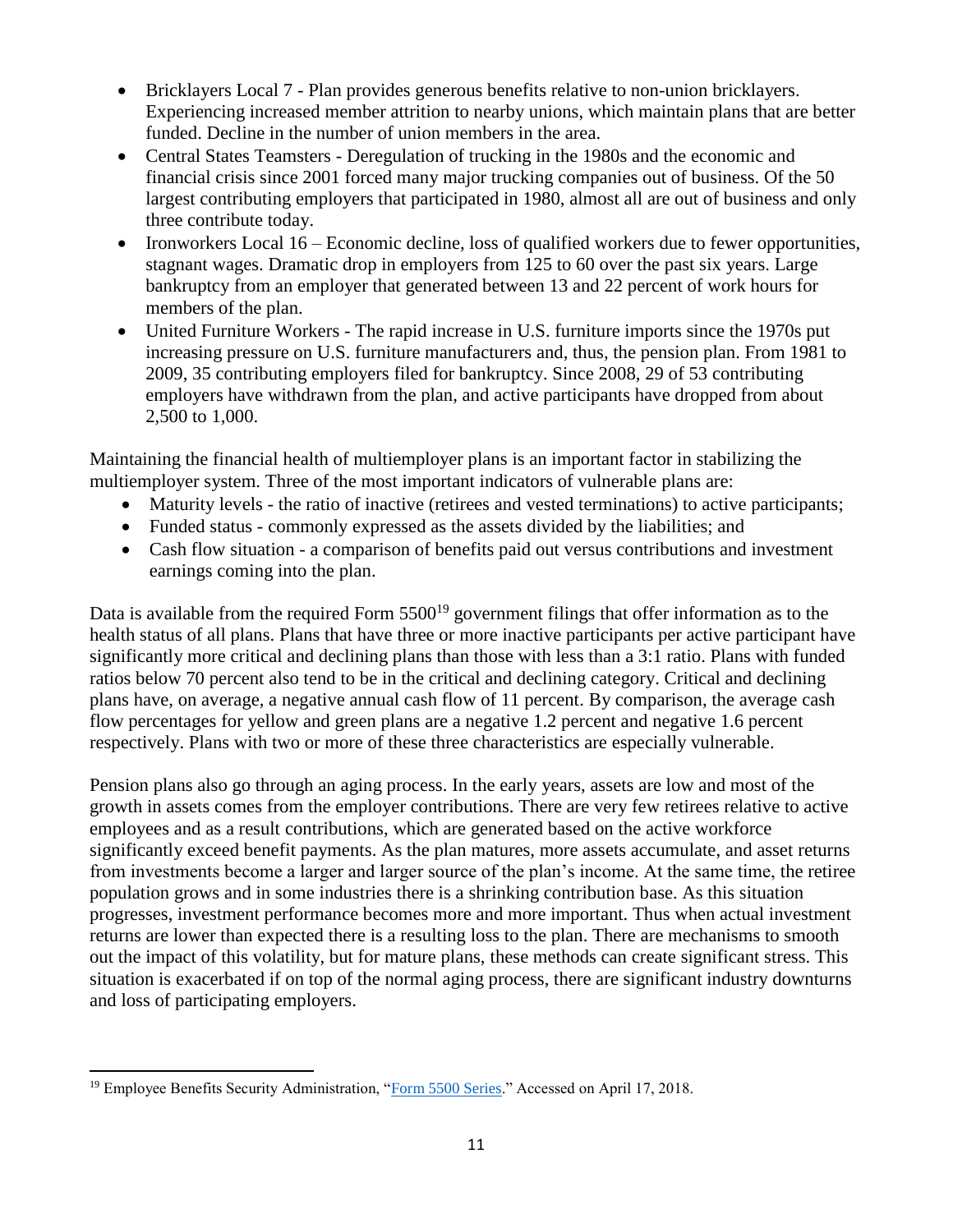Plan sponsors need to find ways to improve the financial position of the plan, but to do this without placing burdens on participating employers to keep them in the plan as well as make the plan attractive to new employers. One approach that is emerging is to adopt variable benefits for future service to the extent permissible under current law. In plans that utilize this method, benefits move up or down with investment performance and thereby minimize future withdrawal liability. Strategies that can maintain benefit security, but eliminate or significantly reduce the threat of withdrawal liabilities will help avoid adding further burdens to the system. These strategies, however, do not address underfunding for legacy liabilities and create a challenge for allocating new contributions between paying off current unfunded legacy benefits and funding the new benefit accruals.

### Conclusion

Multiemployer pension plans were created as a way to deliver lifetime income retirement benefits to workers in blue collar industries. Employers tended to be small and it was common for workers to stay in an industry, but work for many employers over the course of their career. The multiemployer approach captures economies of scale and pools risks - an intended "win-win" for the employer and employee.

For decades these plans worked much as expected, with little threat of insolvency (the PBGC multiemployer plan program has provided periodic financial assistance to only 70 multiemployer plans through 2015). However, a combination of economic, demographic, and regulatory changes have placed a small but material segment of these plans at risk. Employees who negotiated for these benefits as part of wage and benefit packages were expecting to benefit from these arrangements at retirement. Now those expectations may not be met.

I hope my testimony provided the Joint Select Committee context and history leading up to the development of the current financial challenges facing the multiemployer pension plan system. Identifying solutions is not part of the scope of today's hearing, but from a conceptual standpoint the options are straight-forward. One of three actions must be taken: Either benefits are reduced (this is the current course if there are no interventions), or contributions to the plans have to increase, or as a third option, more risk can be taken by plans to achieve prospective investment gains. Each option presents pros and cons with very different outcomes to different stakeholders.

Thank you for asking me to speak today. The Pension Practice Council of the American Academy of Actuaries stands ready to help you at each step of the way with objective and non-partisan input.